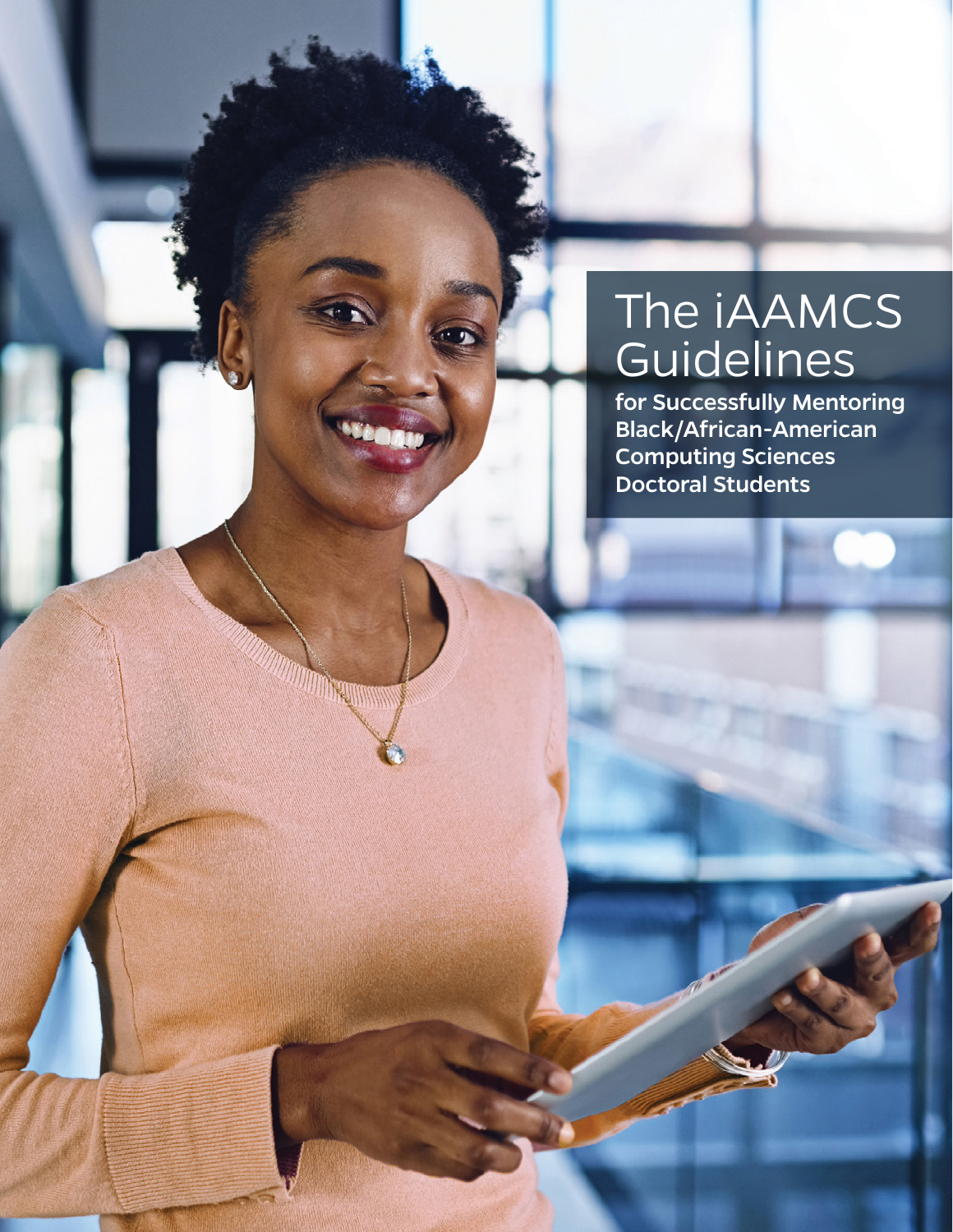## **The iAAMCS Guidelines for Successfully Mentoring Black/African-American Computing Sciences PhD Students**

These guidelines were established to articulate successful strategies for mentoring African-American doctoral students in Computing Sciences (CS). We define "student mentoring" as the process of supporting, encouraging and guiding students' academic and social progress with the goal of facilitating career and personal development. Grounded in project-based results and similar empirical research, the following guidelines emerged: (1) recruit strategically, (2) establish community, (3) foster a research culture, (4) provide holistic advising, (5) provide funding and (6) promote professional development. It is our hope that institutions, departments and faculty use these guidelines to bolster the participation of African-American students pursuing doctoral degrees in CS.

Although the iAAMCS Guidelines serve as best practices for mentoring African-American students in computing, these strategies are useful for optimal mentoring all students. Our data suggests that implementation of the practices outlined in these guidelines will enable African-American students to persist and graduate in CS PhD programs across the US. Integral to the iAAMCS Guidelines is the assertion that inclusion is key to the success of African-Americans in CS and that inclusion is the responsibility of all campus constituents. Using the "7 Barriers to STEM Disciplines and the PhD" as a rubric, $1$  the following guidelines aim to mitigate the challenges students face in pursuit of their doctoral degrees.

Jackson, J.F.L., Charleston, L. J., Gilbert, J.E., & Seals, C., (2013) **Changing Attitudes About Computing Science at Historically Black Colleges and Universities: Benefits of an Intervention Program Designed for Undergraduates,** *Journal of African American Studies*, 17, 2, pp. 162-173.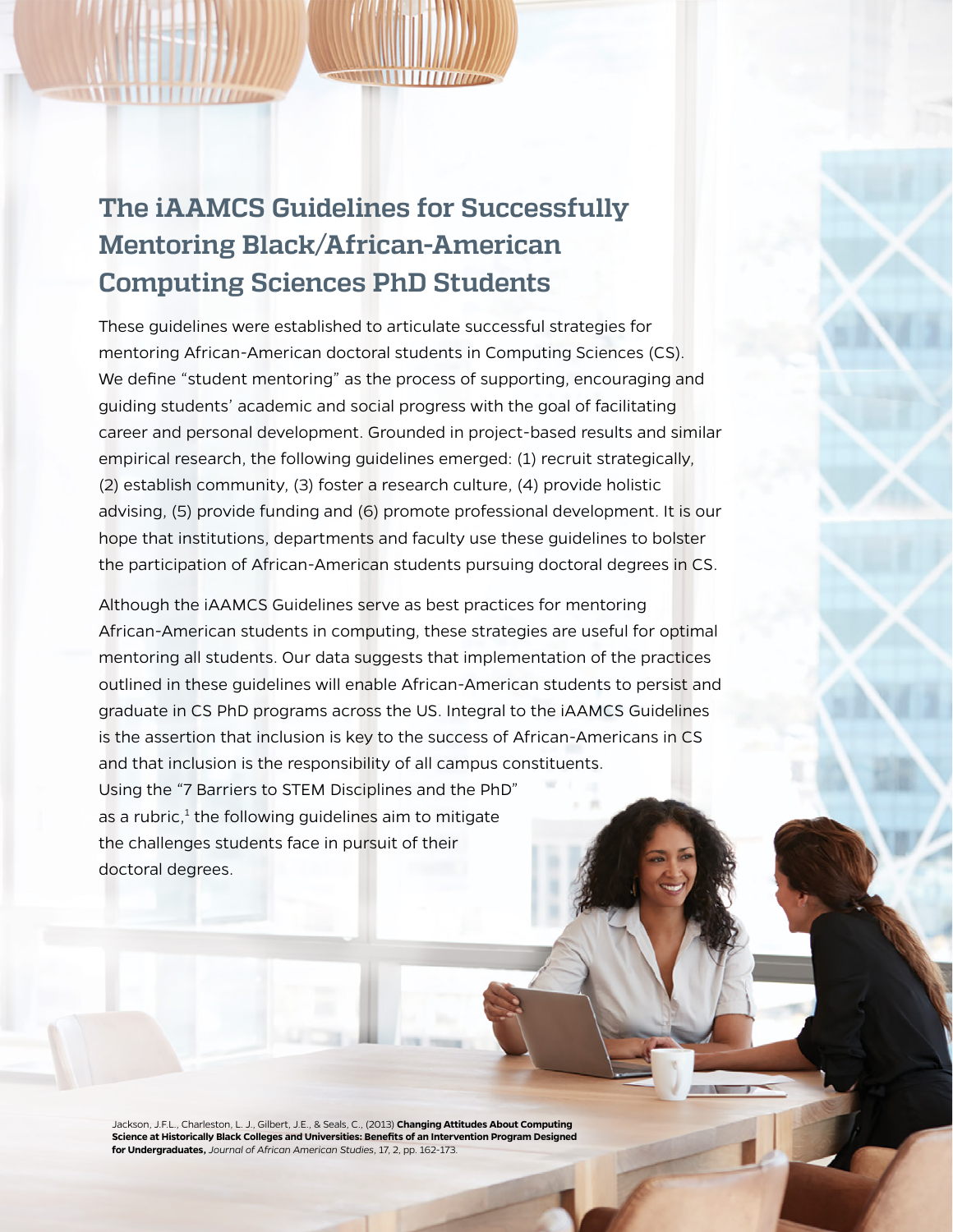#### **(1) Recruit Strategically**

- » Recruit African-American students in **COHORTS OF 2-3**
- » Bolster recruitment by **PARTNERING WITH HBCUs AND OTHER MSIs**
- » Schedule visits to **MEET WITH THE ACADEMIC COMMUNITY;** specifically, research scientists, postdoctoral fellows, and senior graduate students
- » During the recruitment process schedule **INTERACTION WITH LOCAL AFRICAN-AMERICAN AND RELATED COMMUNITY ORGANIZATIONS**
- » Establish **INSTITUTIONAL PARTNERSHIPS** with pipeline programs (i.e. NSF REUs) to develop strong relationships)

#### **(2) Establish Community**

- » Retain a "critical mass" of African-American students in computing thus **CULTIVATING A CAMPUS COMMUNITY**
- » Create **DISSERTATION WRITING GROUPS** for students to provide each other meaningful feedback throughout the PhD experience
- » **ENCOURAGE COLLABORATION,** peer mentoring, and a supportive environment
- » For **BROADER NETWORKING,** introduce students to the Black Graduate Student Association (BGSA) and the National Society of Black Engineers (NSBE), and diverse faculty across campus
- » Establish institution-wide diverse faculty and staff support groups to enrich the African-American community and **MODEL DIVERSITY AND INCLUSION ON CAMPUS**

#### **(3) Foster a Research Culture**



- » Expose undergraduate and graduate students to **FOUNDATIONAL RESEARCH TRAINING** through coursework and hands-on experience
	- » **INCREASE UNDERGRADUATE STUDENT RESEARCH OPPORTUNITIES** (i.e. partnering with the Ronald E. McNair Scholars Program, Louis Stokes Alliances for Minority Participation, etc.) to develop the graduate student pipeline
		- » Establish or encourage students to **PARTICIPATE IN FUTURE FACULTY MENTORING PROGRAMS**
	- » **CONTINUOUSLY ENGAGE STUDENTS** in activities to integrate them into their research communities (i.e. poster sessions, doctoral consortiums, student paper competitions)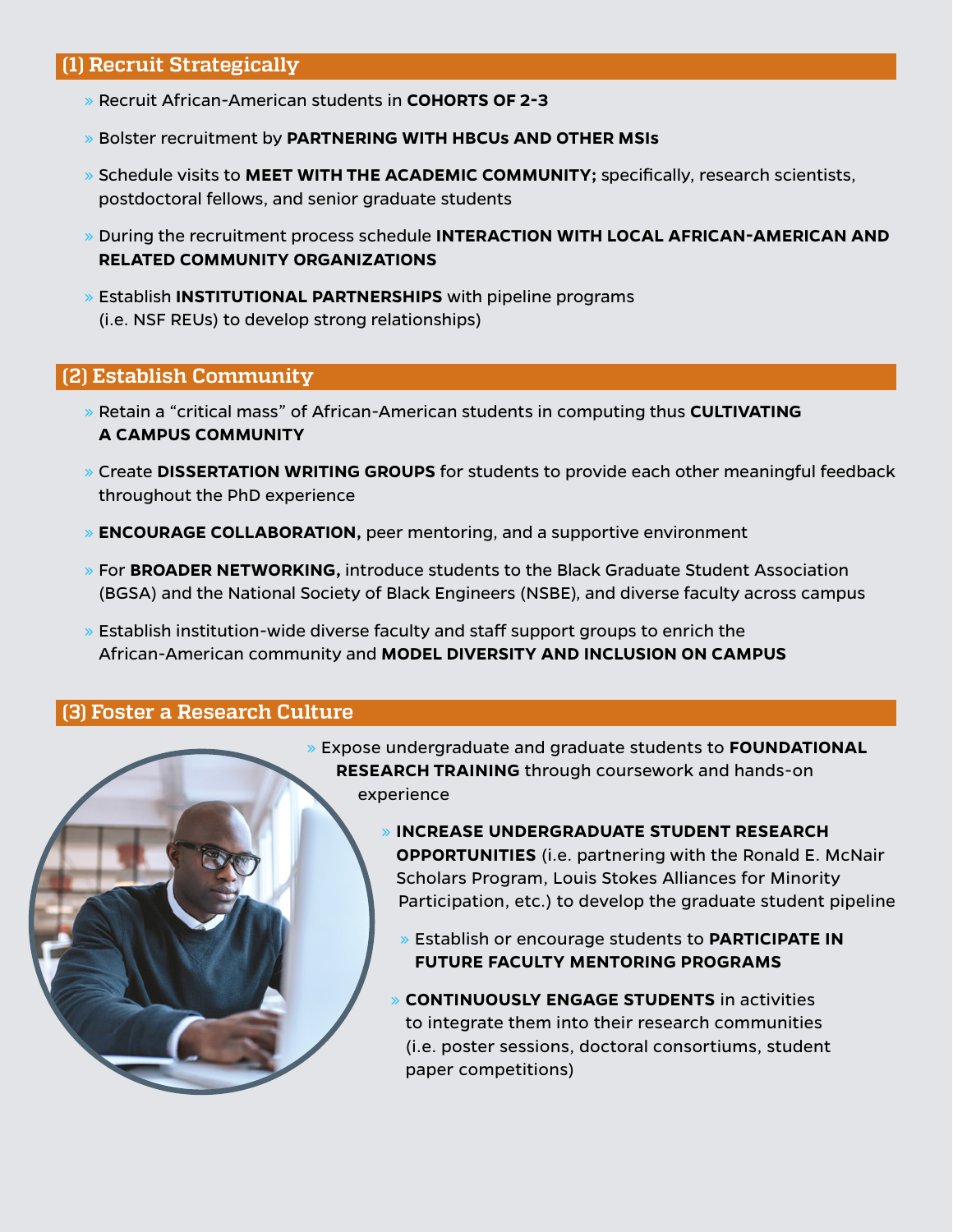#### **(4) Provide Holistic Advising**

- $\ast$  Initiate the transition into graduate school with **STRONG SUPPORT SYSTEM** by establishing a cohort, departmental ally, mentor, and advisor
- » Assign a **DEPARTMENTAL ALLY/FACULTY MENTOR** to help students navigate their program
- » Assign a **FACULTY ADVISOR** to train students in conducting research, the publication process, and the unspoken conventions of academia
- » **ENSURE STUDENTS ARE PRODUCTIVE IN THEIR DOCTORAL PROGRAMS** by checking student CVs annually for adequate publications, conference participation, and honors
- » Inform students of **ADDITIONAL SUPPORT AND RESOURCES,** such as psychological services, to foster their overall health and wellbeing
- » Allow students to **ENGAGE CULTURALLY** without penalty
- » Provide opportunities for students to **LEAD AND MENTOR**

#### **(5) Provide Funding**

- » Use **INTERNAL FUNDING SOURCES** from the department or advisor to support students
- » Encourage students to **SEEK EXTERNAL FUNDING,** such as competitive STEM fellowships
- » Fund students (if viable) to **REMAIN ON CAMPUS OVER THE SUMMER** to continue research or encourage participation in **PAID SUMMER INTERNSHIPS**
- » Allow students **FLEXIBILITY TO PURSUE PAID INTERNSHIPS** during the academic term
- » **PROVIDE SUPPLEMENTAL FUNDING** for external fellowship recipients

#### **(6) Promote Professional Development**

- » Encourage students to **EXPLORE AND ATTEND CONFERENCES** relevant to their research that expand their professional network
- » **SUPPORT PARTICIPATION IN INTERNSHIPS** to help solidify their research and/or industry interests
- » Establish a speaker series, **INVITING DIVERSE GUEST LECTURERS** from industry and academia to periodically present their work/research. Allow interested students to have **ONE-ON-ONE DISCUSSIONS** with the speakers
- » Spotlight and widely share information on programs that **BROADEN THE EXPERIENCE OF UNDERREPRESENTED STUDENTS**